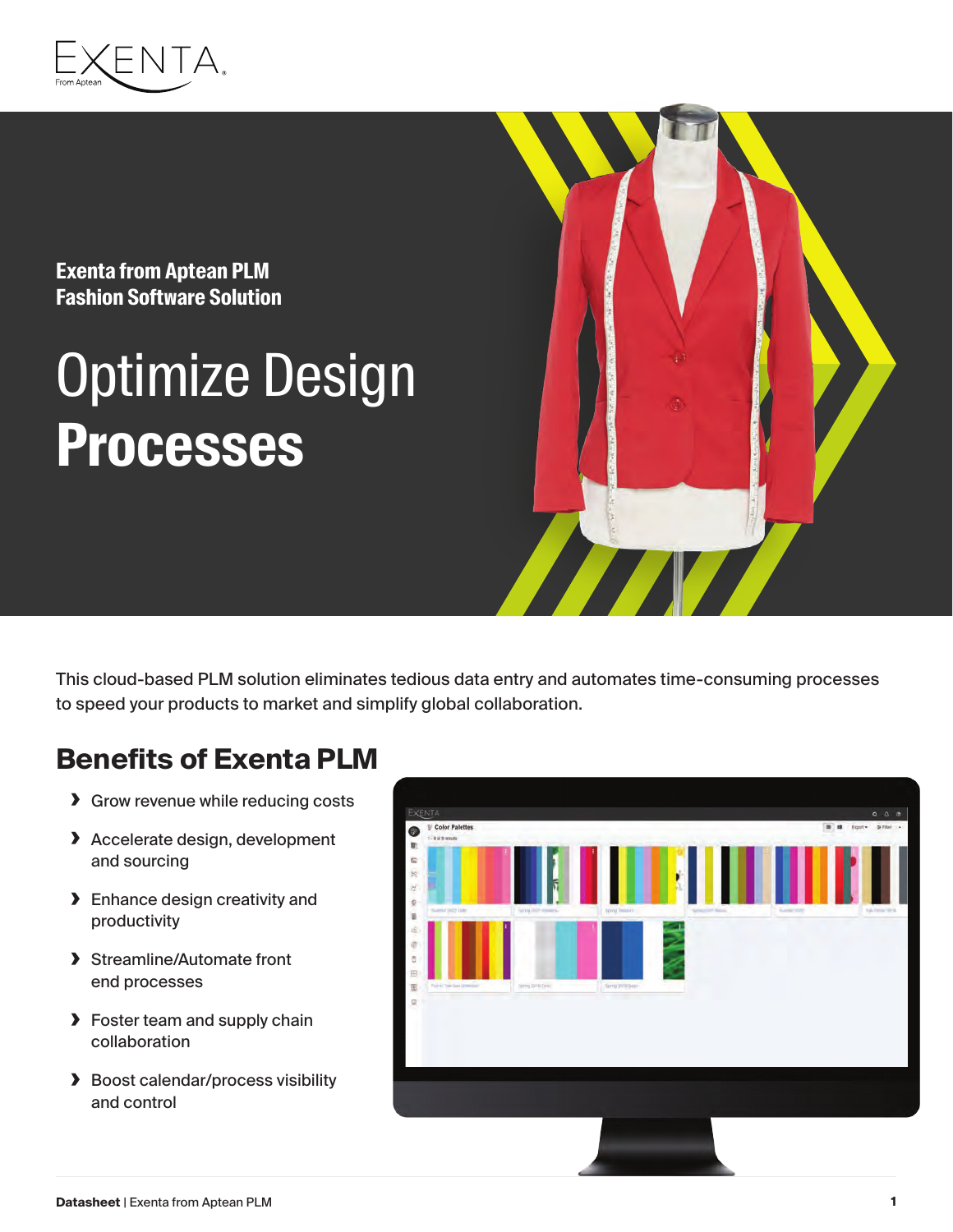

Exenta from Aptean PLM makes it easy to see designs, fit notes and more on one collaborative system.

"For the creative type like me and my designers, the look of a program is important. If it looks good, it makes you want to open the program. Exenta PLM's search navigation and filters are great, you can **find things quickly** and any kind of speed you can add to your job **makes everything easier**. Especially with a business like ours, time is of the essence."

**Julie Keller**, Designer, Krazy Kat Sportswear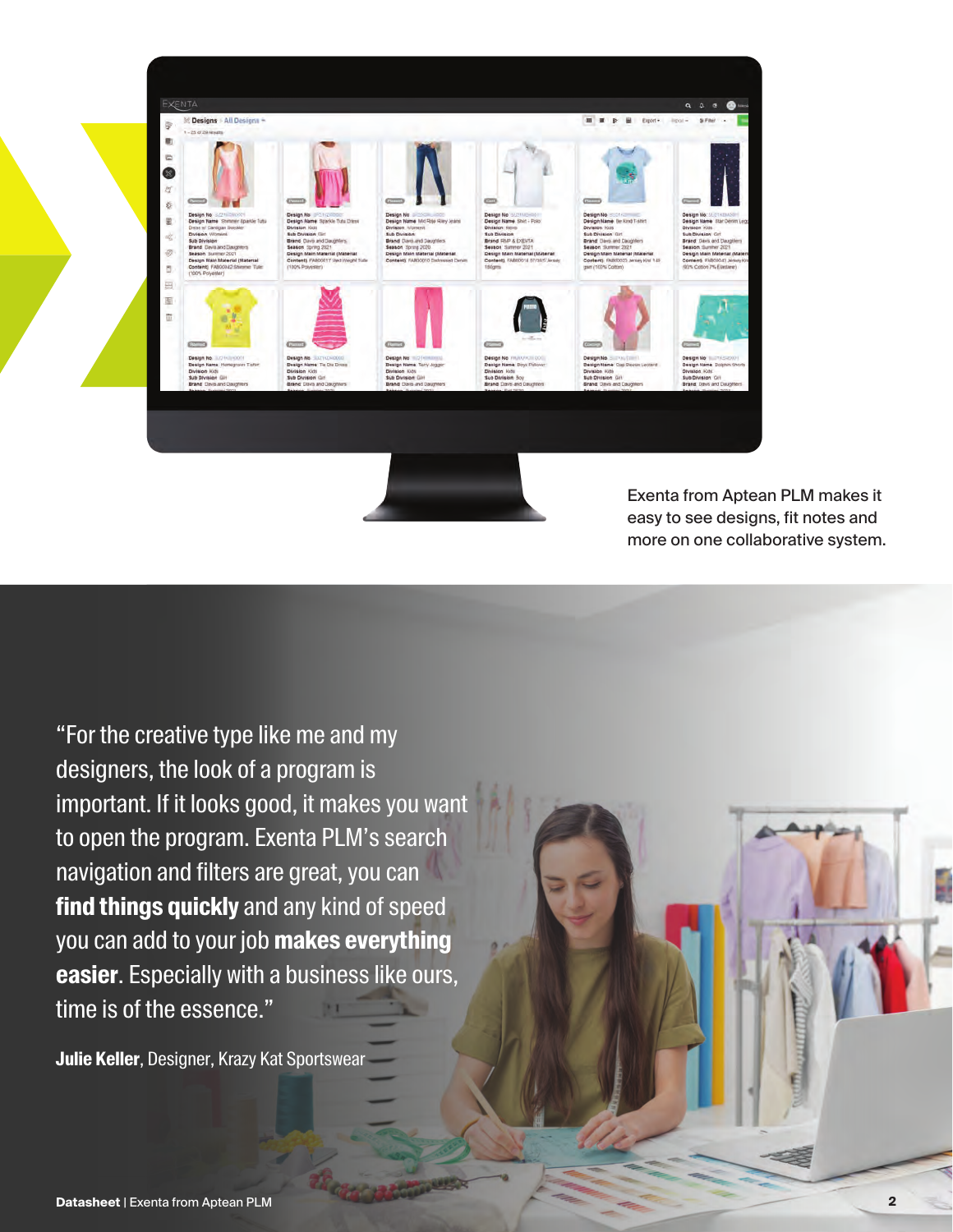

### **Key Features**

- **› Line and Seasonal Management** is made easy with high-level plans by attribute, access to personalized line sheets and presentation boards, seasonal calendar management and design color view.
- **› Material and Sample Tracking** features include access to and sharing of design material approvals, sample evaluations, and personalized email notifications to vendors.
- **› Advanced Sourcing** and Costing featuring configurable cost sheets including quotes with BOM comparisons.
- **› Enhanced Communication** using system-wide commenting and notifications, client-based labeling and handoffs through design milestones.
- **› Advanced Tech Pack Development** with multiple BOMs and measurement pages, grading views, templates and more to utilize, making the process seamless and efficient.
- **› Advanced Platform features** including our Adobe Illustrator Plug-in, data import suite utilizing a mobile-first, easy to use design.

#### **Free Designers to Focus on the Creative Process**

As consumers demand ever faster and more innovative products, apparel and soft goods brands are challenged to evolve with the times. To remain relevant in these fast-paced and competitive markets, companies need to find better ways to grow revenue while reducing costs. With no time to waste on complex and cumbersome systems and an increasingly remote workforce, it's time to take a fresh look at PLM.

Easily accessed via the web/cloud and mobile solutions, Exenta from Aptean PLM streamlines essential processes including approvals, change management, line selection, vendor quotes and bids, and compliance. Real-time information and analytics keep everyone working on the same page and support better-informed and more timely business decisions. Flexible features adapt to your workflows and allow you to define the milestones and steps important to your process.

Client-based labeling allows you to name things in a way that makes sense for your business. Most importantly, Exenta from Aptean PLM's easy-to-use interface means minimal training is required, and your team will be up to speed in a matter of weeks, enjoying the efficiencies the system delivers.

The **Exenta from Aptean PLM Design Plug-in for Adobe Illustrator** enables designers to launch new concepts, contribute to and use information from PLM without ever leaving their design software. You can give your designers access to the latest colors, images and designs within the PLM system, simplifying the design of new items.